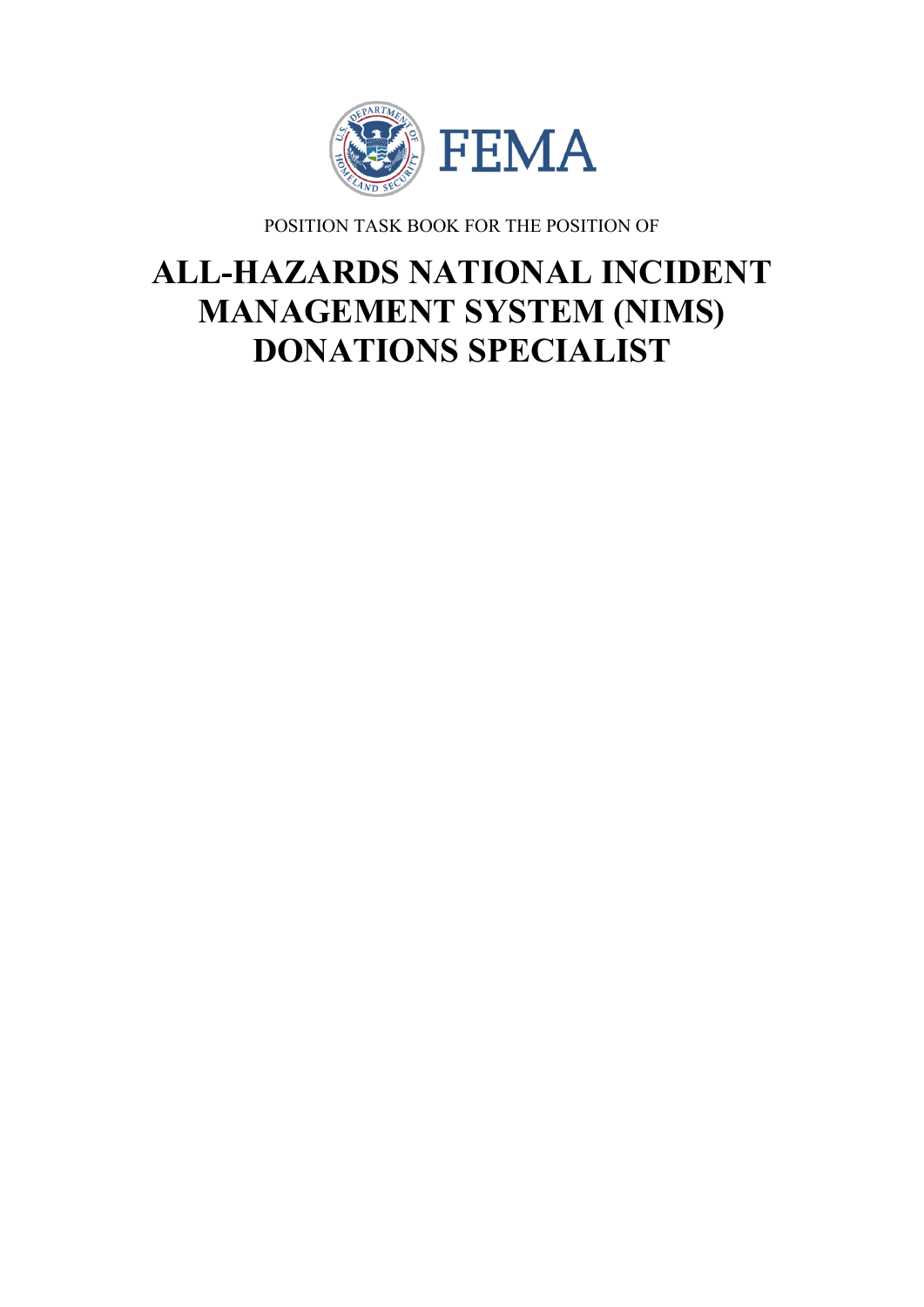# **DONATIONS SPECIALIST**

## *1. Competency:* **Assume position responsibilities**

*Description:* Successfully assume the role of Donations Specialist and initiate position activities at the appropriate time according to the following behaviors.

#### *1a. Behavior:* **Ensure availability, qualifications, and capabilities of resources to complete assignment**

| <b>TASK</b>                                                                                                                                                                                                                                                                                                                                                                                                                                                                                       | <b>CODE</b>      | <b>EVALUATION</b><br><b>RECORD#</b> | <b>EVALUATOR</b><br><b>INITIALS AND</b><br><b>DATE</b> |
|---------------------------------------------------------------------------------------------------------------------------------------------------------------------------------------------------------------------------------------------------------------------------------------------------------------------------------------------------------------------------------------------------------------------------------------------------------------------------------------------------|------------------|-------------------------------------|--------------------------------------------------------|
| 1. Help identify specifications and secure appropriate locations<br>for operational facilities:<br>• Warehouses, collection centers, distribution centers,<br>mobile distribution, points of distribution, and call centers:<br>○ Location<br>$\circ$ Size and capacity<br>○ Donated or cost<br>$\circ$ Layout<br>o Operational staff needs                                                                                                                                                       | E, F, I, J,<br>T |                                     |                                                        |
| 2. Support identification of the skill sets needed for leadership<br>positions for collection centers, warehouses, distribution<br>centers, and call centers:<br>$\bullet$ Manager<br>• Assistant Manager<br>$\bullet$ Liaison Officer<br>• Public Information Officer (PIO)<br>• Facilities Manager<br>• Safety and Security Officer<br>• Volunteer Coordinator<br>• Office Manager<br>• Floor Manager<br>• Receiving Manager<br>• Sorting Manager<br>• Processing Manager<br>• Shipping Manager | E, F, I, J,<br>Т |                                     |                                                        |

#### *1b. Behavior:* **Establish effective relationships with relevant personnel**

| <b>TASK</b>                                                                                                                                                                                                                                                                                                                                                                                                                                    | <b>CODE</b> | <b>EVALUATION</b><br><b>RECORD#</b> | <b>EVALUATOR</b><br><b>INITIALS AND</b><br><b>DATE</b> |
|------------------------------------------------------------------------------------------------------------------------------------------------------------------------------------------------------------------------------------------------------------------------------------------------------------------------------------------------------------------------------------------------------------------------------------------------|-------------|-------------------------------------|--------------------------------------------------------|
| 3. Establish and maintain positive interpersonal and<br>interagency working relationships:<br>• Outgoing incident staff or teams<br>• Local agencies<br>$\bullet$ Hosting unit<br>$\bullet$ Policy group<br>$\bullet$ Call center staff<br>$\bullet$ Warehouse staff<br>• Collection center staff<br>• Distribution center staff<br>• Mobile distribution staff<br>• Points of distribution staff<br>$\bullet$ Public<br>• Supporting agencies | E, F, I     |                                     |                                                        |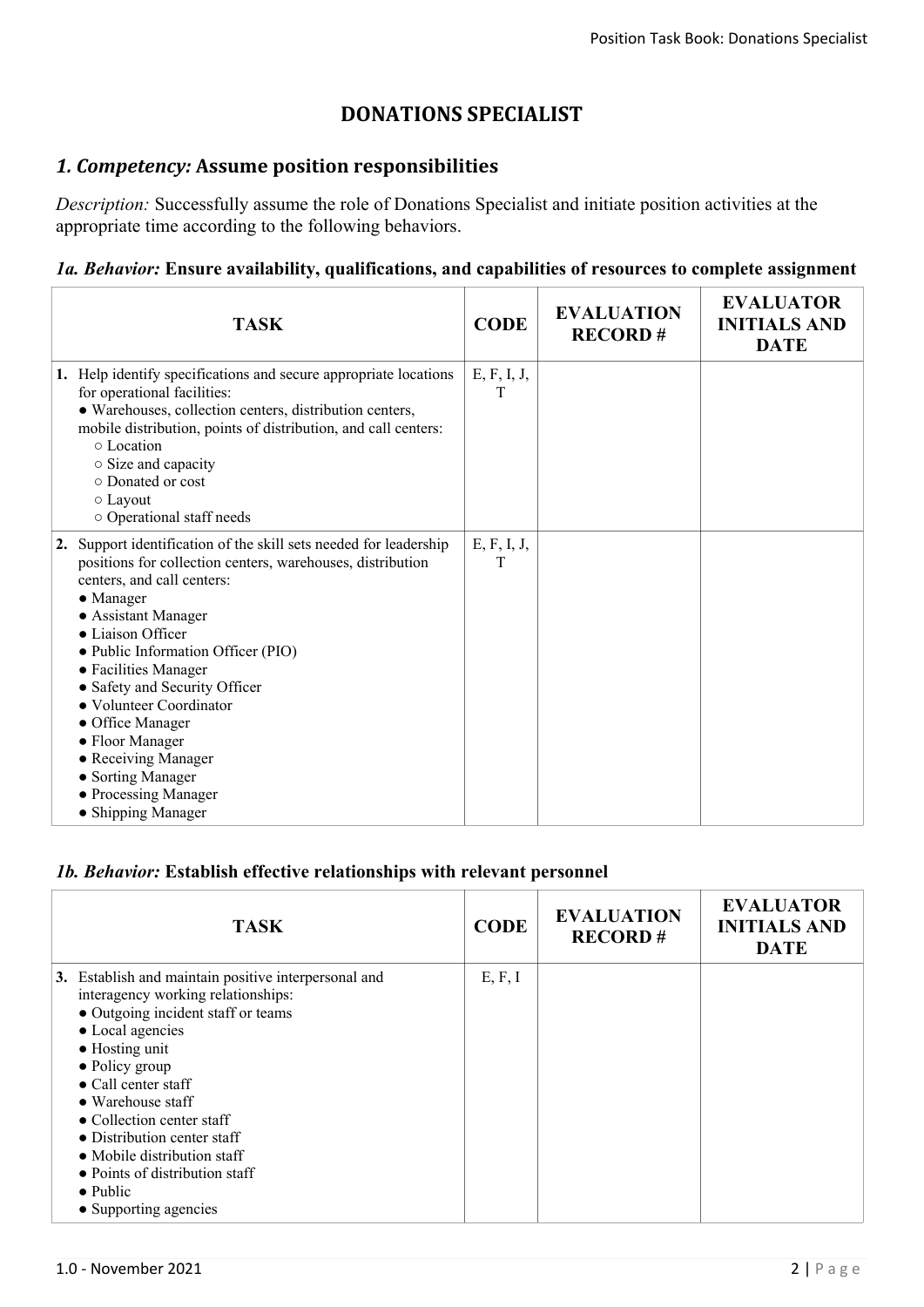#### *1c. Behavior:* **Understand and comply with NIMS concepts and principles**

| <b>TASK</b>                                                                                                                                                                                                                                                                                                                                                                                   | <b>CODE</b> | <b>EVALUATION</b><br><b>RECORD#</b> | <b>EVALUATOR</b><br><b>INITIALS AND</b><br><b>DATE</b> |
|-----------------------------------------------------------------------------------------------------------------------------------------------------------------------------------------------------------------------------------------------------------------------------------------------------------------------------------------------------------------------------------------------|-------------|-------------------------------------|--------------------------------------------------------|
| 4. Demonstrate knowledge of donations management structure,<br>principles, and positions:<br>• Donations flow structure<br>• Donations receipt, inventory, and distribution forms<br>• Donations recipient case management forms                                                                                                                                                              | E, F, I     |                                     |                                                        |
| 5. Understand scope, roles, responsibilities, jurisdiction, and<br>authority of responding agencies:<br>• Emergency Support Function (ESF) supporting agencies<br>• Volunteer Task Force and Donations Coordination Task<br>Force<br>• Voluntary Organizations Active in Disaster (VOAD),<br>national and state levels<br>• Community Organizations Active in Disaster (COAD),<br>local level | E, F, I     |                                     |                                                        |

## *1d. Behavior:* **Support organizational structure, reporting procedures, and chain of command of assigned resources**

| <b>TASK</b>                                                                                                                                                                                                                                                                                                                                                                                                                                                                                                                                                                                                                                                                                                                                                                                                                                                                                                             | <b>CODE</b> | <b>EVALUATION</b><br><b>RECORD#</b> | <b>EVALUATOR</b><br><b>INITIALS AND</b><br><b>DATE</b> |
|-------------------------------------------------------------------------------------------------------------------------------------------------------------------------------------------------------------------------------------------------------------------------------------------------------------------------------------------------------------------------------------------------------------------------------------------------------------------------------------------------------------------------------------------------------------------------------------------------------------------------------------------------------------------------------------------------------------------------------------------------------------------------------------------------------------------------------------------------------------------------------------------------------------------------|-------------|-------------------------------------|--------------------------------------------------------|
| <b>6.</b> Support Donations Coordination Task Force activities:<br>• Help ensure availability of appropriate resources, including<br>equipment, trucks, and consumables (such as boxes, tape,<br>and shrink wrap) for collection, warehouse, and distribution<br>operations<br>• Conduct supporting activities within operational period<br>• Follow protocol for communicating team's daily<br>accomplishments to the Documentation Unit or appropriate<br>personnel<br>• Obtain operational rhythm from supervisor and establish<br>daily briefing/debriefing schedule with assigned personnel<br>• Follow process for resource requests/releases for<br>operational planning purposes<br>• Participate in planning meetings to determine team<br>organization, support tactical assignments, ensure resource<br>support and coordination needs, and identify other<br>considerations for the next operational period | E, F, I     |                                     |                                                        |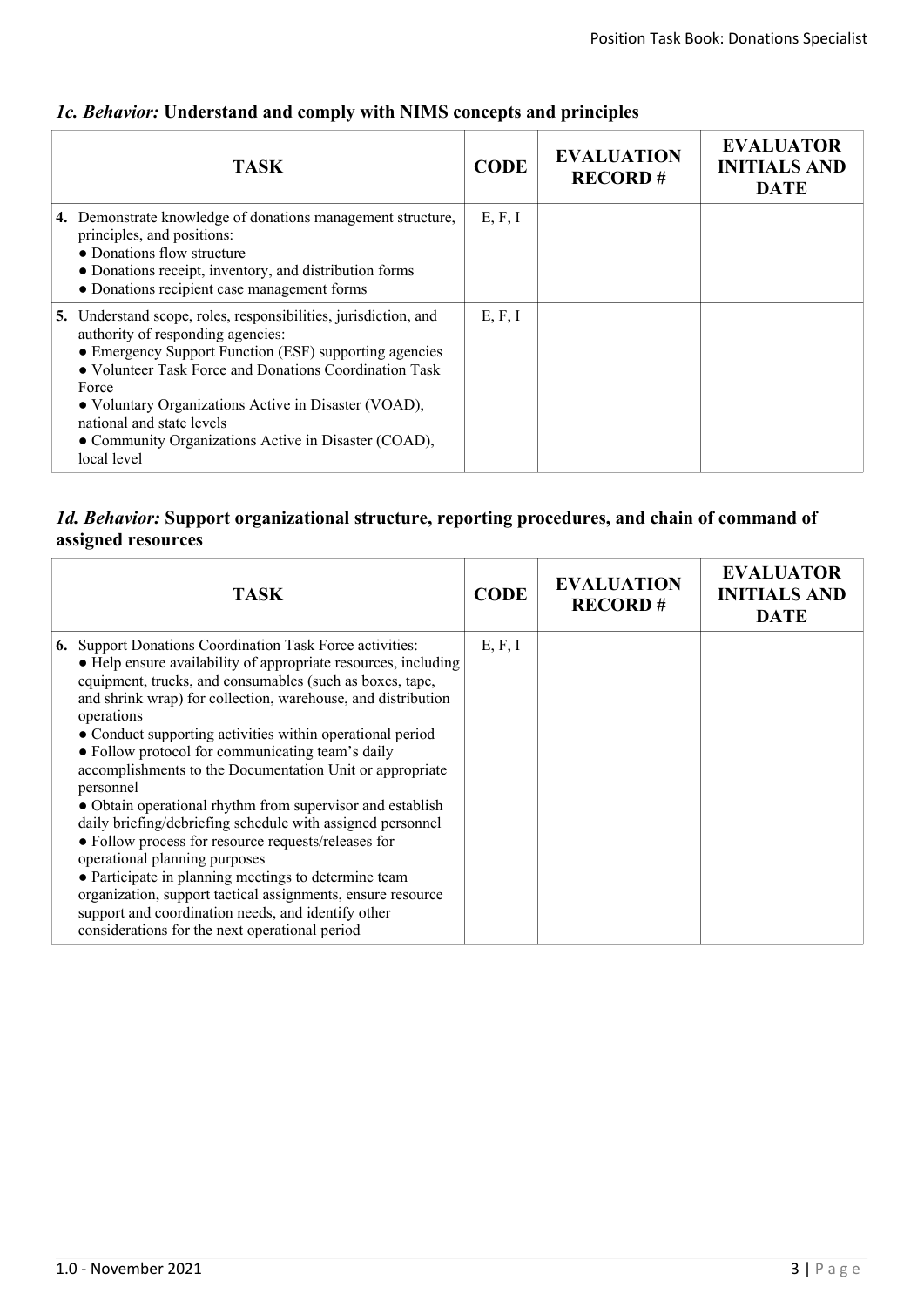# *2. Competency:* **Communicate effectively**

*Description:* Use suitable communication techniques to share relevant information with appropriate personnel on a timely basis to accomplish objectives in a potentially rapidly changing environment.

|  |  |  |  |  |  |  |  |  |  |  | 2a. Behavior: Ensure the exchange of relevant information during briefings and debriefings |
|--|--|--|--|--|--|--|--|--|--|--|--------------------------------------------------------------------------------------------|
|--|--|--|--|--|--|--|--|--|--|--|--------------------------------------------------------------------------------------------|

| <b>TASK</b>                                                                                                                                                                                                                                                                                                                                                                                                                                                                                                                                                       | <b>CODE</b> | <b>EVALUATION</b><br><b>RECORD#</b> | <b>EVALUATOR</b><br><b>INITIALS AND</b><br><b>DATE</b> |
|-------------------------------------------------------------------------------------------------------------------------------------------------------------------------------------------------------------------------------------------------------------------------------------------------------------------------------------------------------------------------------------------------------------------------------------------------------------------------------------------------------------------------------------------------------------------|-------------|-------------------------------------|--------------------------------------------------------|
| 7. Attend daily Volunteer Task Force and Donations<br>Coordination Task Forces briefings:<br>• Receive priorities, goals, and objectives<br>• Communicate accomplishments, concerns, or conflicts<br>• Develop team plan based on priorities, goals, and<br>objectives                                                                                                                                                                                                                                                                                            | E, F, I     |                                     |                                                        |
| 8. Attend leading agency official meetings, Command and<br>General Staff meetings, and other staff meetings and<br>briefings as the supervisor outlines and share pertinent<br>information that may affect the team's management of the<br>incident:<br>$\bullet$ Present:<br>• Changes to the Donations Management Plan<br>○ Current conditions, team priorities, and special<br>considerations<br>o Team-specific information and instructions<br>o Special health and safety issues<br>○ Situational assessment<br>• Receive priorities, goals, and objectives | E, F, I     |                                     |                                                        |
| Support the efficient sharing of all relevant information<br>9.<br>between incident command staff and all branches of<br>donations operations staffing:<br>• Donations still needed or not needed<br>• Inbound donations<br>• Volunteer needs<br>$\bullet$ Inventory<br>• Warehouse status<br>• Collection center status<br>• Distribution network status<br>• Call center status                                                                                                                                                                                 | E, F, I, T  |                                     |                                                        |

#### *2b. Behavior:* **Ensure documentation is complete and disposition is appropriate**

| TASK                                                                                                                                                         | <b>CODE</b> | <b>EVALUATION</b><br><b>RECORD#</b> | <b>EVALUATOR</b><br><b>INITIALS AND</b><br><b>DATE</b> |
|--------------------------------------------------------------------------------------------------------------------------------------------------------------|-------------|-------------------------------------|--------------------------------------------------------|
| 10. Ensure the proper tracking, documentation, and reporting of<br>volunteer hours.                                                                          | E, F, I     |                                     |                                                        |
| 11. Support the creation, with Authority Having Jurisdiction<br>(AHJ), of a vetted list of approved agencies or organizations<br>for a distribution network. | E, F, I     |                                     |                                                        |
| 12. Support the development of an inventory of warehoused<br>donated goods with disposition to appropriate agencies and<br>authorities.                      | E, F, I     |                                     |                                                        |
| 13. Use appropriate software to report, receive, inventory, and<br>track donations.                                                                          | E, F, I     |                                     |                                                        |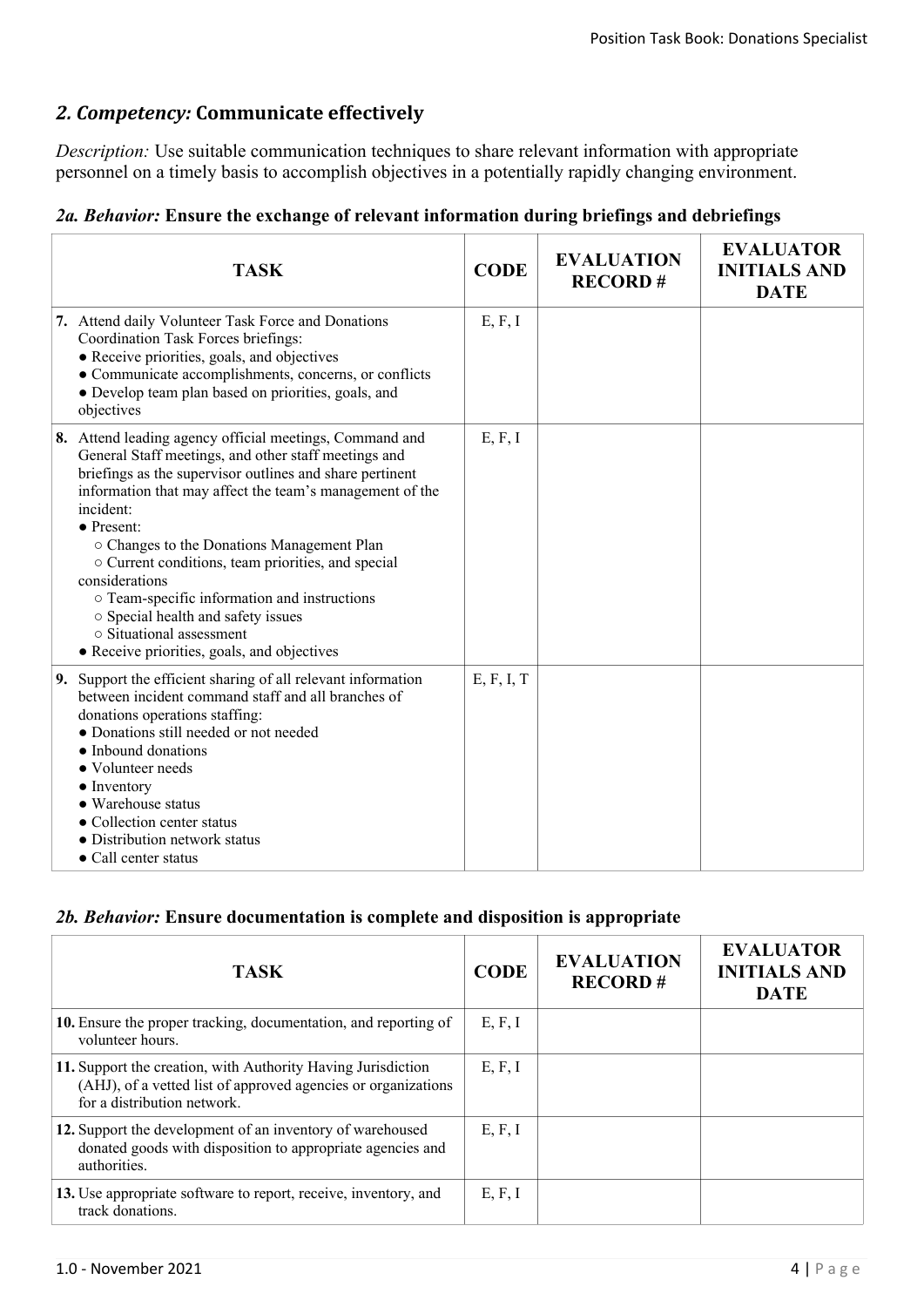## *2c. Behavior:* **Communicate incident priorities and operations**

| <b>TASK</b>                                                                                                                                                                                                                                                              | <b>CODE</b> | <b>EVALUATION</b><br><b>RECORD#</b> | <b>EVALUATOR</b><br><b>INITIALS AND</b><br><b>DATE</b> |
|--------------------------------------------------------------------------------------------------------------------------------------------------------------------------------------------------------------------------------------------------------------------------|-------------|-------------------------------------|--------------------------------------------------------|
| <b>14.</b> Coordinate with PIO/External Affairs and call centers to<br>ensure appropriate and timely communication of donation<br>needs and responsible donating practices:<br>• Reference FEMA L-217, When Disaster Strikes How to<br>Donate or Volunteer Successfully! | E, F, I, T  |                                     |                                                        |
| 15. Monitor and report flow of inbound donations.                                                                                                                                                                                                                        | E, F, I     |                                     |                                                        |

## *2d. Behavior:* **Behavior: Develop and implement plans**

| <b>TASK</b>                                                                                                                                                                                                                                                                                                                                                                                                | <b>CODE</b>         | <b>EVALUATION</b><br><b>RECORD#</b> | <b>EVALUATOR</b><br><b>INITIALS AND</b><br><b>DATE</b> |
|------------------------------------------------------------------------------------------------------------------------------------------------------------------------------------------------------------------------------------------------------------------------------------------------------------------------------------------------------------------------------------------------------------|---------------------|-------------------------------------|--------------------------------------------------------|
| 16. Help develop a scalable strategy for donations operations:<br>• Open/close collections and call centers<br>· Increase/decrease warehouse space<br>• Increase/decrease distribution operations<br>• Increase/decrease staffing                                                                                                                                                                          | C, E, F, I,<br>J, T |                                     |                                                        |
| 17. Implement or assist in the development of existing plans or<br>policies that address:<br>• Monetary donations<br>• Unsolicited donations<br>• Corporate donations<br>• International donations<br>• Donated services<br>$\bullet$ In-kind donations                                                                                                                                                    | C, E, F, I,<br>J, T |                                     |                                                        |
| 18. Participate in preparation of Donations Management Plan,<br>planning meeting, or strategic plan for the next operational<br>period:<br>• Update team on current situation<br>• Help set priorities for next operational period<br>• Determine tasks and work assignments for next operational<br>period(s)<br>• Advise on current capabilities and limitations<br>• Determine resource needs or excess | E, F, I             |                                     |                                                        |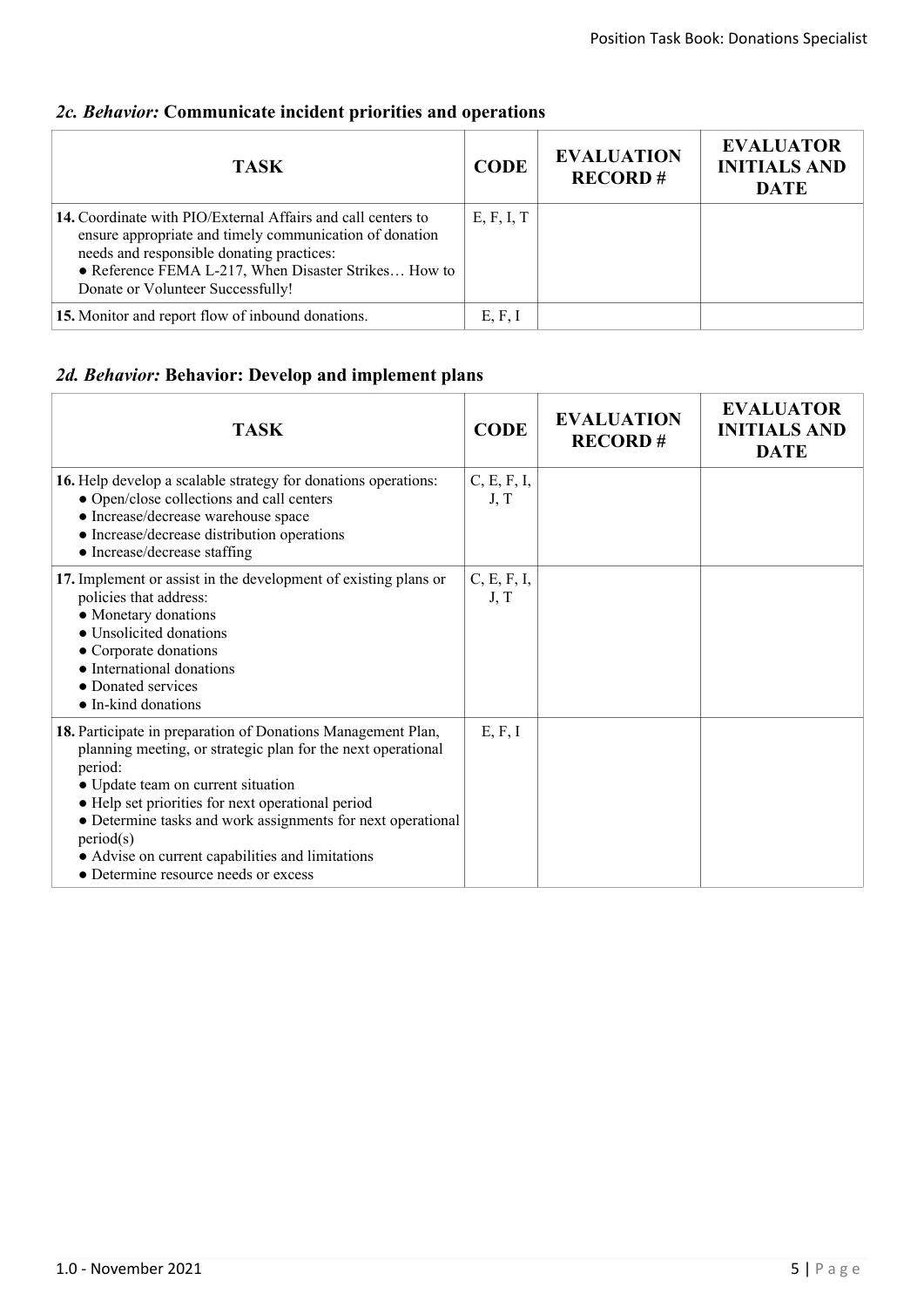## *3. Competency:* **Ensure completion of assigned actions to meet identified objectives**

*Description:* Identify, analyze, and apply relevant situational information and evaluate actions to complete assignments safely and meet identified objectives. Complete actions within established time frame.

#### *3a. Behavior:* **Support the actions of the Donated Goods Warehouse Management Team and Volunteer and Donations Coordination Task Forces**

| <b>TASK</b>                                                                                                                                                                                      | <b>CODE</b> | <b>EVALUATION</b><br><b>RECORD#</b> | <b>EVALUATOR</b><br><b>INITIALS AND</b><br><b>DATE</b> |
|--------------------------------------------------------------------------------------------------------------------------------------------------------------------------------------------------|-------------|-------------------------------------|--------------------------------------------------------|
| 19. Assist in securing appropriate multiagency warehouse<br>location(s) with appropriate capacity, if necessary.                                                                                 | E, F, I     |                                     |                                                        |
| 20. Follow all AHJ purchasing, accounting, and cost control<br>procedures.                                                                                                                       | E, F, I     |                                     |                                                        |
| 21. Secure infrastructure needs for multiagency warehouse,<br>collection, distribution, and call center operations.                                                                              | E, F, I     |                                     |                                                        |
| 22. Secure volunteer support for all operations.                                                                                                                                                 | E, F, I     |                                     |                                                        |
| 23. Support facility activation:<br>• Collection centers/sites<br>• Warehouses<br>• Distribution centers<br>• Mobile distribution services<br>• Points of distribution<br>$\bullet$ Call centers | E, F, I     |                                     |                                                        |
| 24. Support the execution of all standing local Memorandums of<br>Understanding (MOU), agreements, and contracts, as<br>directed.                                                                | E, F, I     |                                     |                                                        |
| 25. Support the identification of appropriate locations for call<br>centers, collection centers, mobile distribution, and points of<br>distribution operations.                                  | E, F, I     |                                     |                                                        |
| 26. Support the inflow of donations under the authority of the<br>AHJ:<br>· Unsolicited<br>• Solicited<br>$\bullet$ Cash<br>• Services<br>$\bullet$ In-kind                                      | E, F, I     |                                     |                                                        |

#### *3b. Behavior:* **Transfer position duties while ensuring continuity of authority and knowledge and while taking into account the increasing or decreasing incident complexity**

| <b>TASK</b>                                                                                                                                                                                                                                                                                                                                                      | <b>CODE</b>         | <b>EVALUATION</b><br><b>RECORD#</b> | <b>EVALUATOR</b><br><b>INITIALS AND</b><br><b>DATE</b> |
|------------------------------------------------------------------------------------------------------------------------------------------------------------------------------------------------------------------------------------------------------------------------------------------------------------------------------------------------------------------|---------------------|-------------------------------------|--------------------------------------------------------|
| 27. Support the coordination of an efficient process to<br>mobilize and demobilize collection sites, distribution<br>sites, multiagency warehouses, and call centers:<br>• Identify local agency resources to continue donations<br>services, including long-term recovery committees<br>• Establish network for multiagency warehouse transfer, if<br>necessary | C, E, F, I,<br>J, T |                                     |                                                        |